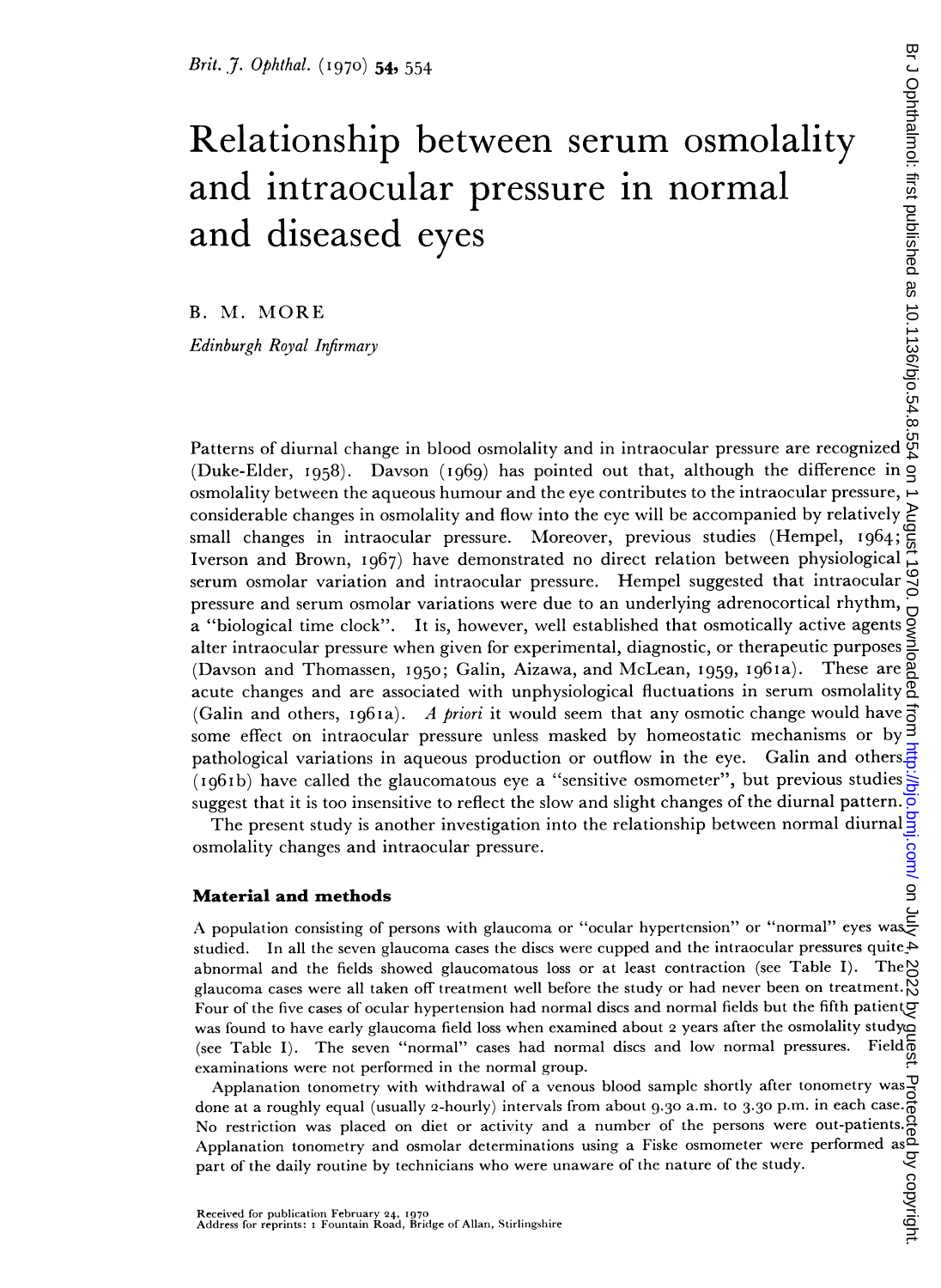| ۰.<br>×<br>. .<br>. .<br>$\sim$ |
|---------------------------------|
|---------------------------------|

| Group                  | Case<br>no.<br>$\mathbf{I}$ | Age<br>(yrs)<br>36 | Diagnostic features                             |                                              |
|------------------------|-----------------------------|--------------------|-------------------------------------------------|----------------------------------------------|
| Glaucoma               |                             |                    | Glaucoma discs<br>Pathological pressures        | Field complicated by retinitis<br>pigmentosa |
|                        | $\boldsymbol{2}$            | 66                 |                                                 | Glaucomatous field loss                      |
|                        | 3                           | 61                 |                                                 |                                              |
|                        |                             | 71                 |                                                 |                                              |
|                        | $\frac{4}{5}$               | 59                 |                                                 |                                              |
|                        |                             | $\bar{6}_3$        |                                                 |                                              |
|                        | 7                           | 63                 |                                                 |                                              |
| Ocular<br>hypertension | 8                           | 51                 | Normal discs<br>Raised pressure                 | No glaucomatous field change                 |
|                        | 9                           | 54                 |                                                 | Late field change                            |
|                        | 10                          | 63                 |                                                 | Normal fields                                |
|                        | 11                          | $^{46}_{62}$       |                                                 |                                              |
|                        | $12*$                       |                    |                                                 |                                              |
| Normal                 | 13                          | 56                 | Normal fundi<br>Low normal intraocular pressure |                                              |
|                        | 14                          | 68                 |                                                 |                                              |
|                        | 15                          | 56                 |                                                 |                                              |
|                        | 1Ğ                          | 68                 |                                                 |                                              |
|                        | 17                          | 64                 |                                                 |                                              |
|                        | 18                          | 64                 |                                                 |                                              |
|                        | 19                          | 49                 |                                                 |                                              |
| *Unreliable witness    |                             |                    |                                                 |                                              |

Table I Fin

Results (Table II)

There were no significant differences between the slopes of the regressions of pressure on osmolality either between individuals, between different groups, or between sets of readings between individuals within groups.

#### Table II Results

| Regression analysis                    | Regression coefficient                                                                            | Significance<br>Not significant<br>Not significant                                      |  |
|----------------------------------------|---------------------------------------------------------------------------------------------------|-----------------------------------------------------------------------------------------|--|
| Between groups                         | 0.390                                                                                             |                                                                                         |  |
| Between individuals<br>within groups   | 0.205                                                                                             |                                                                                         |  |
| Between readings<br>within individuals | $-0.328$<br>Glaucoma<br>a)<br>Ocular hypertension<br>$-0.512$<br>(b)<br>Normal<br>$-0.043$<br>(c) | Significant at 5 per cent. level<br>Significant at 1 per cent. level<br>Not significant |  |

On the other hand, within diseased eyes or within "'hypertensive" eyes there is a statistically significant inverse relationship between intraocular pressure and osmolality and this relationship is especially evident within the hypertensive eyes.